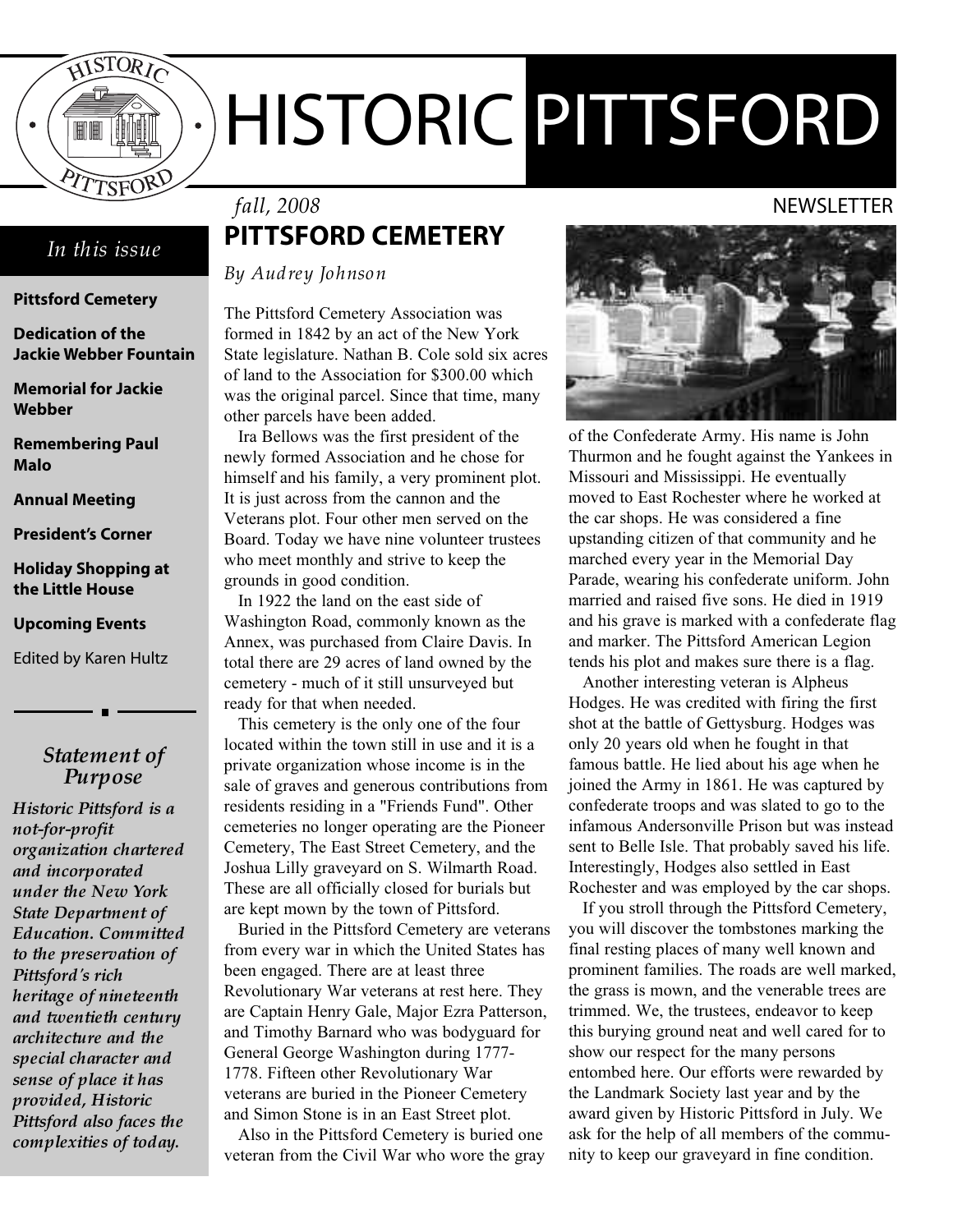# **DEDICATION OF THE JACKIE WEBBER FOUNTAIN**

*(This was the speech given at the dedication of the Jack ie Webber Memorial Fountain on August 8, 2008 at the Pittsford Community Library)*

We meet today to remember a very special person, Jackie Webber, with this work of sculpture, a permanent symbol to help us remember. We honor her here, but we also remember her every day in many ways, as our friend, as our colleague, and as a crusader who helped preserve this Village, Pittsford.

We remember Jackie in the handsome house on Monroe Avenue that she and Bill cared for, for many years, one of our proudest survivals from the historic past.

We remember Jackie in the Village, in the trees and flowers that beautify our daily lives.

But most of all, we remember Jackie as a colleague in saving Pittsford. Jackie was one of the small original group that began Historic Pittsford, recognizing that this historic village was being threatened by 20th century standards of development.

This group felt that our heritage here would not survive under the pressures of modern efficiency unless we could demonstrate that pretty places attract people, people who buy and maintain old buildings, people who prefer to shop in welcoming places.

In 1969, the new group of dedicated residents took up the cause of getting others to join them in recognizing Pittsford Village as a unique group of historic buildings.

It's hard to envision today, when the merits of preservation have been demonstrated in many ways and many places, but in the 1960's downtown Pittsford Village had two gas stations at the four corners, one of them blocking the side of the Phoenix building, now the home of Mitchell Pierson Realtors. Several houses on State St. had lost most traces of their original features under "modernization". A few stores were empty. Others were dull and dingy.

Historic Pittsford began with a campaign to draw attention to the resources available in the Village. Fortunately, Andy Wolfe, the editor of the local newspaper, adopted the crusade. At the time, the National Trust for Historic Preservation was encouraging local citizens to survey their architectural resources. The Pittsford group undertook to collect what was

called "Architecture Worth Saving" and publish it, first in the newspaper and then as a guide book. Paul Malo, an architect and preservation consultant from Syracuse, was hired to select candidates and write the text for a survey of Village and Town.

Jackie volunteered to help with that survey. It was she who drove the consultant to the various possible buildings and allowed him to



make the notes from which he would later write the book *Architecture Worth Saving in Pittsford, Elegant Village* which won an award from the New York State Council on the Arts.

Funds for these activities came from a series of antiques forums, bringing experts from out-of-town for a weekend of interesting lectures. Each of the forums was enhanced with an attendant exhibition of outstanding furnishings borrowed from local owners. Jackie was important there as well, both in arranging for the eye-opening exhibits and in hosting the visitors. Sometimes, she met the visitors at their planes. Sometimes she graced each table with one of her classic flower arrangements. Sometimes she lifted one end of a desk being carried into the exhibit. That was Jackie. She did what needed to be done.

We can't forget Jackie. With this addition to the library garden we hope that future generations will remember too.

# **MEMORIAL FOR JACKIE WEBBER**

*By Jean France*

Funds in memory of Jackie Webber, a longtime member of Historic Pittsford and resident of 31 Monroe Avenue, were gathered by Historic Pittsford. After long debate and investigation, it was decided to use the funds for a memorial fountain in the Pittsford Library garden.

The idea of a standard Victorian figural fountain was rejected in favor of a more naturalistic solution.

David Spencer, a local artist, works with natural stone

and landscapes elements to make what he calls "natural stone water sculpture." The Webber Memorial fountain is made specifically for its location in the library garden. Two natural stones, selected and shaped by Spencer, were hollowed out to allow connecting pools of water, linked by a recirculating stream that makes a tiny waterfall. The Jackie Webber Memorial Fountain

was dedicated August 8, 2008, in a brief ceremony attended by the Webber family as well as by Village Mayor Bob Corby, Town Supervisor Bill Carpenter, Library Director Marjorie Shelly and members of Historic Pittsford.

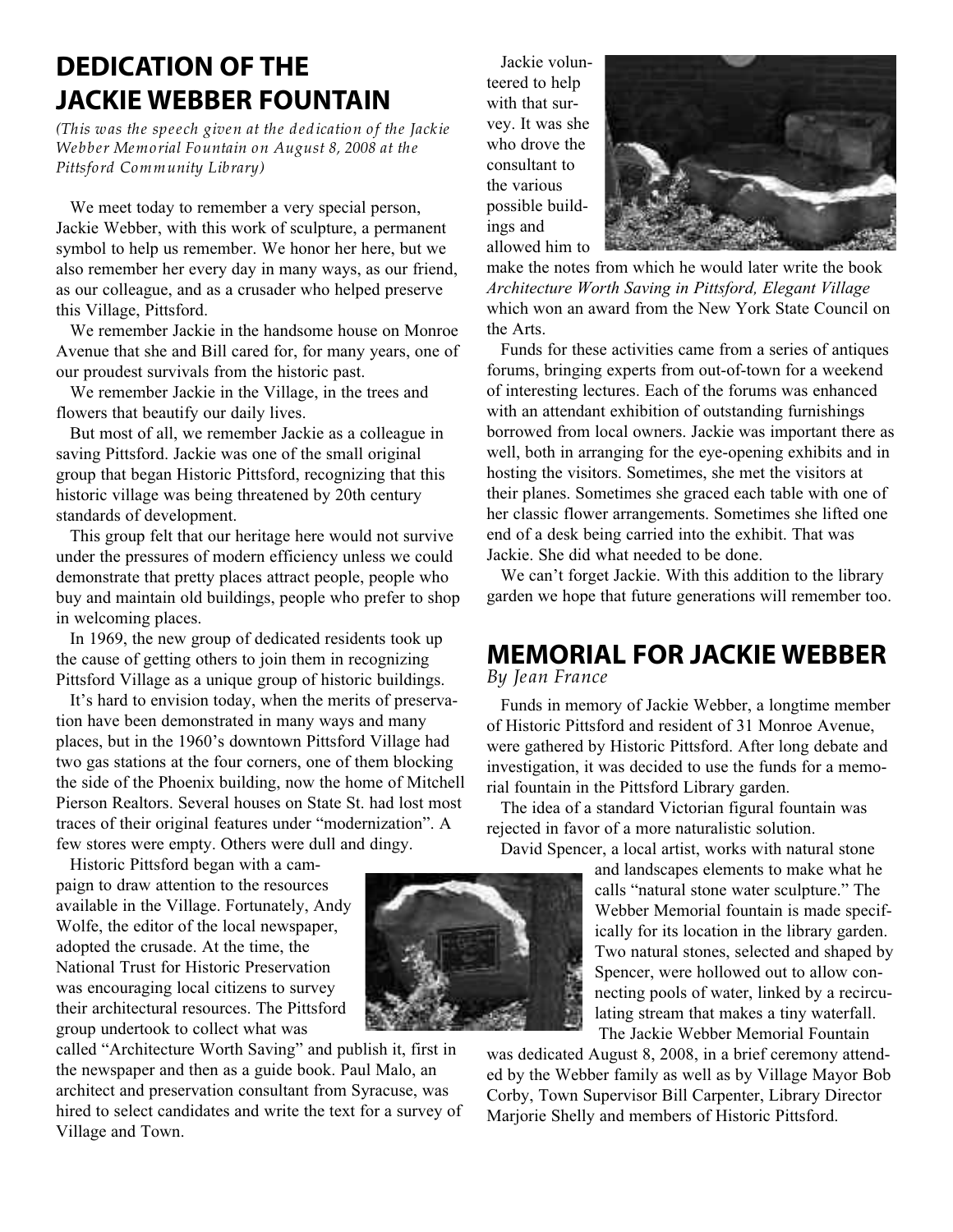### **REMEMBERING PAUL MALO**

*By Jean France*

With the death of Paul Malo in July, Historic Pittsford lost a friend.

In the mid  $-1960$ 's, a small group of local residents organized Historic Pittsford, recognizing that the quality of life in Pittford was influenced by the Village's collection of interesting historic buildings. That unique atmosphere was being threatened by the pressures of 20th century development.

Historic Pittford's first effort was to call attention to the quality of local resources by a preservation survey of the Village, later expanded to cover the Town.

Syracuse architect Paul Malo, was engaged to prepare this report on Pittsford historic architecture, published first in the Brighton-Pittsford Post and then in the book *Architecture Worth Saving in Pittsford, Elegant Village*, now in its second edition.

Since this first connection with Historic Pittsford, Paul Malo has often been called on by the Landmark Society and other preservation groups, to fill the role of out-oftown expert, evaluating and rating surveys of other Monroe County locations. He was often consulted as an expert in the architecture of the Thousand Islands and the Adirondacks.

Malo was an architect as well as a preservation consultant. He was the designer of the elegant gazebo added by Bill and Jackie Webber to their home at 31 Monroe Avenue.

### **ANNUAL MEETING**

Historic Pittsford's annual meeting was held Monday, July 14, 2008 at the lovely home of Fran and John Fadden. Attendees were able to take a tour of this beautifully restored cobblestone farmhouse before partaking of a hot dog cookout accompanied by home cooked potluck dishes.

Outgoing president Joe Maxey conducted the business portion of the meeting and highlighted the activities of HP over the last year.

Two new board members, Peggy Brizee and Peter Webster joined the Board for a two year term and officers of the Board were elected.

John Parker concluded the meeting by presenting this year's preservation Achievement Award to Pittsford Cemetery Association for their ongoing preservation of historic property, and their leadership of public effort in the continual advancement of historic and cultural preservation since 1842. The award was accepted by Hazel Knickebocker.

# **PRESIDENT'S CORNER**

We live in a unique and envied town and village. In no small way Historic Pittsford has contributed to this good fortune. It is not luck that we have a charming town with informed and interested people. Our mission is to be community educators, teachers of the appreciation of the past and stalwart supporters of our historic background, and fine architecture. We have no authority as an organization, but we have a strong voice heard through the halls of the town and village offices. Your continued support of our cause keep the others wondering "how do they do that?"

The Fall has brought us to a new year for Historic Pittsford. As a group, under the able guidance of outgoing President Joe Maxey, H.P. had a very productive 2007/2008. Our programs were well attended and enjoyed by everyone. Some highlights were the tour of the renovated Zornow grain mill and silo (still under construction), the "New Landmarks of the Future" program and the annual picnic meeting at the charming cobblestone home of Fran and John Fadden. Our participation in the

annual Pittsford Days has been obvious and most gratifying. The "Little House", our headquarters and museum has been visited by an ever increasing number of residents and visitors (especially the school kids). We will be doing some major work there too. I will keep you informed in future newsletters of our progress.

To keep an organization like ours vibrant and effective we need to continue to grow in both numbers and contributions of time and effort. We do appreciate new members and must have them for survival, but we need active participation from lots of our members (not just the Board). We need volunteers and ideas. See or call any of our staff to help.

The Board, including our two new members, Peggy Brizee and Peter Webster, join me with enthusiasm to keep this great thing going.

The new Barns of Pittsford poster is stunning – get one! See details in this newsletter.

Rusty Likly, **President** Historic Pittsford